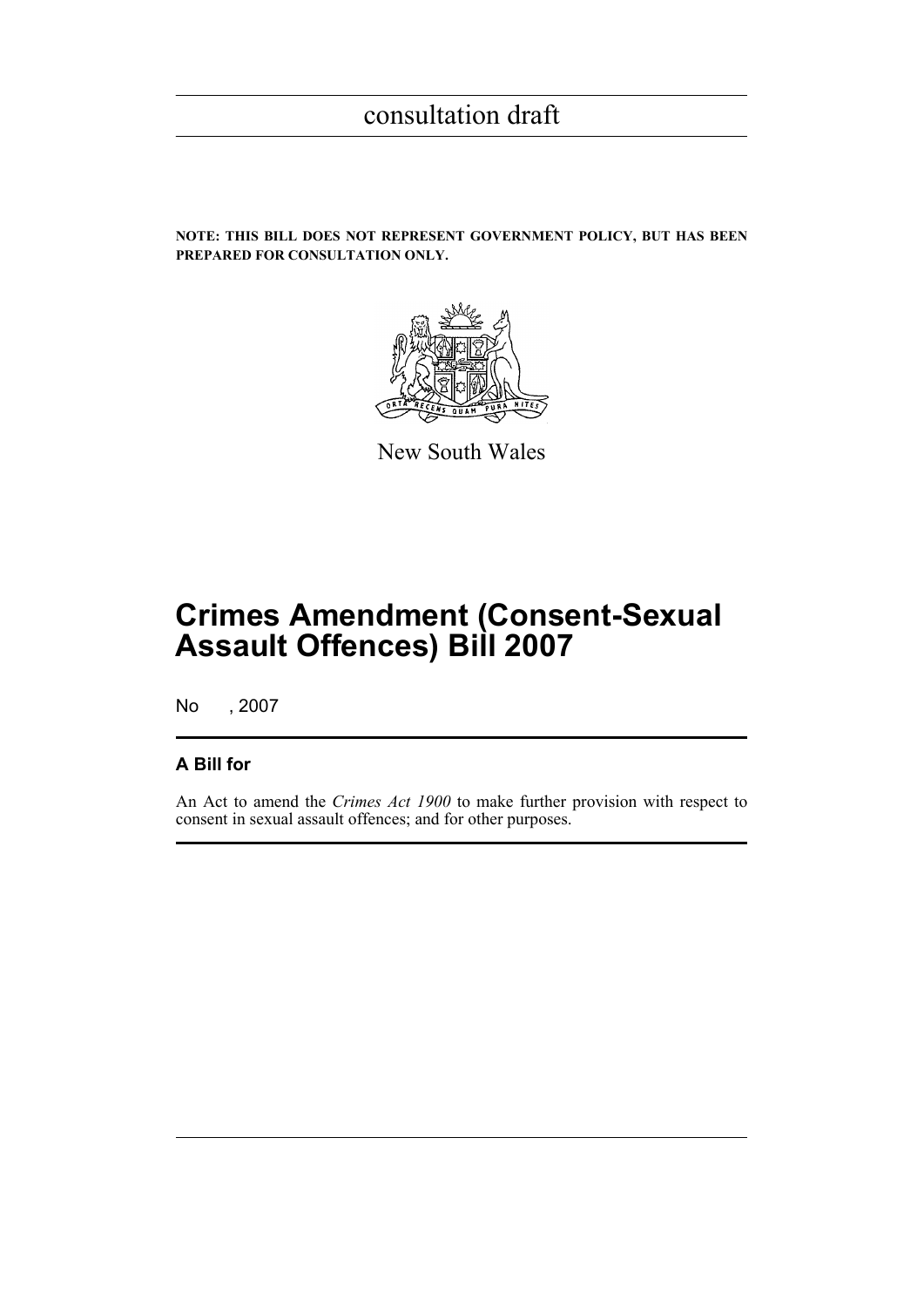Clause 1 Crimes Amendment (Consent-Sexual Assault Offences) Bill 2007

### **The Legislature of New South Wales enacts:**

### **1 Name of Act**

This Act is the *Crimes Amendment (Consent—Sexual Assault Offences) Act 2007*.

# **2 Commencement**

This Act commences on a day or days to be appointed by proclamation.

# **3 Amendment of Crimes Act 1900 No 40**

The *Crimes Act 1900* is amended as set out in Schedule 1.

# **4 Repeal of Act**

- (1) This Act is repealed on the day following the day on which all of the provisions of this Act commence.
- (2) The repeal of this Act does not, because of the operation of section 30 of the *Interpretation Act 1987*, affect any amendment made by this Act.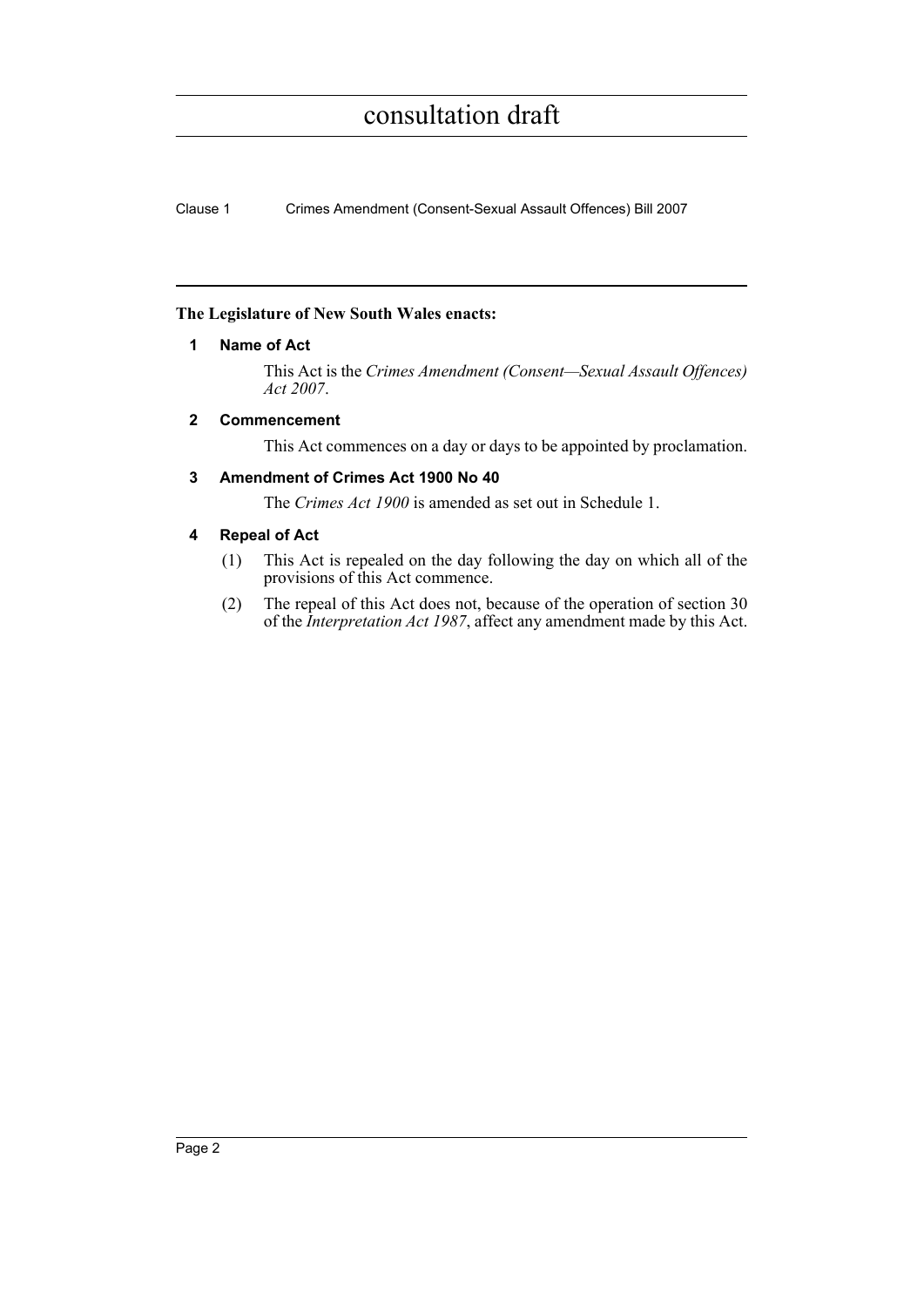Crimes Amendment (Consent-Sexual Assault Offences) Bill 2007

Amendment of Crimes Act 1900 Schedule 1

(Section 3)

# **Schedule 1 Amendment of Crimes Act 1900**

### **[1] Section 61I**

Omit the section. Insert instead:

### **61I Sexual assault**

A person:

- (a) who has sexual intercourse with another person without the consent of the other person, and
- (b) who:
	- (i) knows that the other person does not consent to the sexual intercourse, or
	- (ii) is reckless as to whether the other person consents to the sexual intercourse, or
	- (iii) has no reasonable grounds for believing that the other person consents to the sexual intercourse,

is guilty of an offence.

Maximum penalty: imprisonment for 14 years.

#### **[2] Section 61J Aggravated sexual assault**

Omit section 61J (1). Insert instead:

- (1) A person:
	- (a) who in circumstances of aggravation has sexual intercourse with another person without the consent of the other person, and
	- (b) who:
		- (i) knows that the other person does not consent to the sexual intercourse, or
		- (ii) is reckless as to whether the other person consents to the sexual intercourse, or
		- (iii) has no reasonable grounds for believing that the other person consents to the sexual intercourse,

is guilty of an offence.

Maximum penalty: imprisonment for 20 years.

#### **[3] Section 61JA Aggravated sexual assault in company**

Omit section 61JA (1). Insert instead: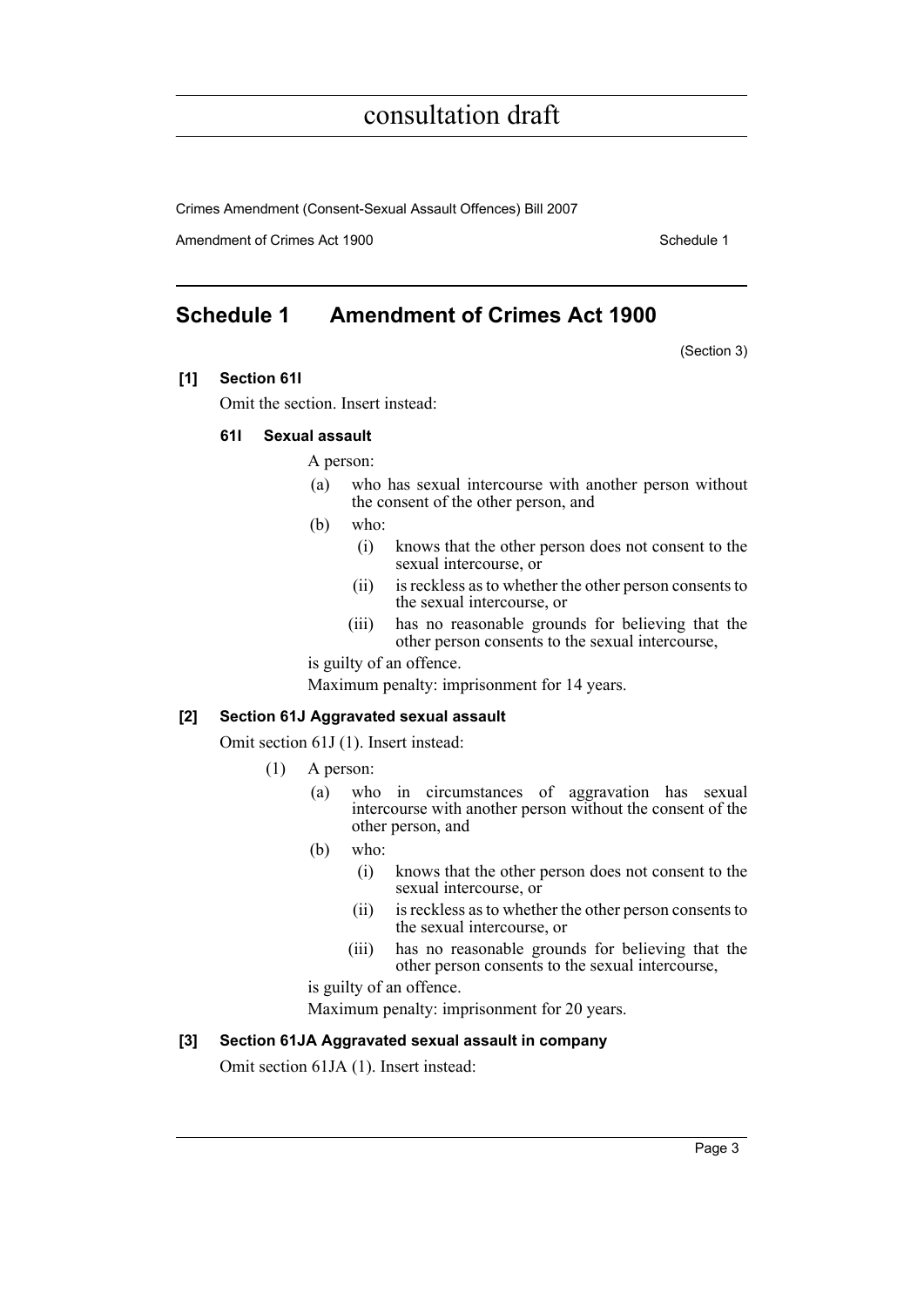Crimes Amendment (Consent-Sexual Assault Offences) Bill 2007

- Schedule 1 Amendment of Crimes Act 1900
	- (1) A person:
		- (a) who has sexual intercourse with another person without the consent of the other person, and
		- (b) who:
			- (i) knows that the other person does not consent to the sexual intercourse, or
			- (ii) is reckless as to whether the other person consents to the sexual intercourse, or
			- (iii) has no reasonable grounds for believing that the other person consents to the sexual intercourse, and
		- (c) who is in the company of another person or persons, and
		- (d) who:
			- (i) at the time of, or immediately before or after, the commission of the offence, maliciously inflicts actual bodily harm on the alleged victim or any other person who is present or nearby, or
			- (ii) at the time of, or immediately before or after, the commission of the offence, threatens to inflict actual bodily harm on the alleged victim or any other person who is present or nearby by means of an offensive weapon or instrument, or
			- (iii) deprives the alleged victim of his or her liberty for a period before or after the commission of the offence,

is guilty of an offence.

Maximum penalty: imprisonment for life.

# **[4] Section 61R**

Omit the section. Insert instead:

#### **61R Consent in relation to sexual assault offences**

#### (1) **Offences to which section applies**

This section applies for the purposes of the offences under sections 61I,  $61\overline{J}$  and 61JA.

#### (2) **Definition of lack of consent**

A person does not consent to sexual intercourse if the person:

- (a) does not have the capacity to agree to the sexual intercourse, or
- (b) has that capacity but does not have the freedom to choose whether to have the sexual intercourse, or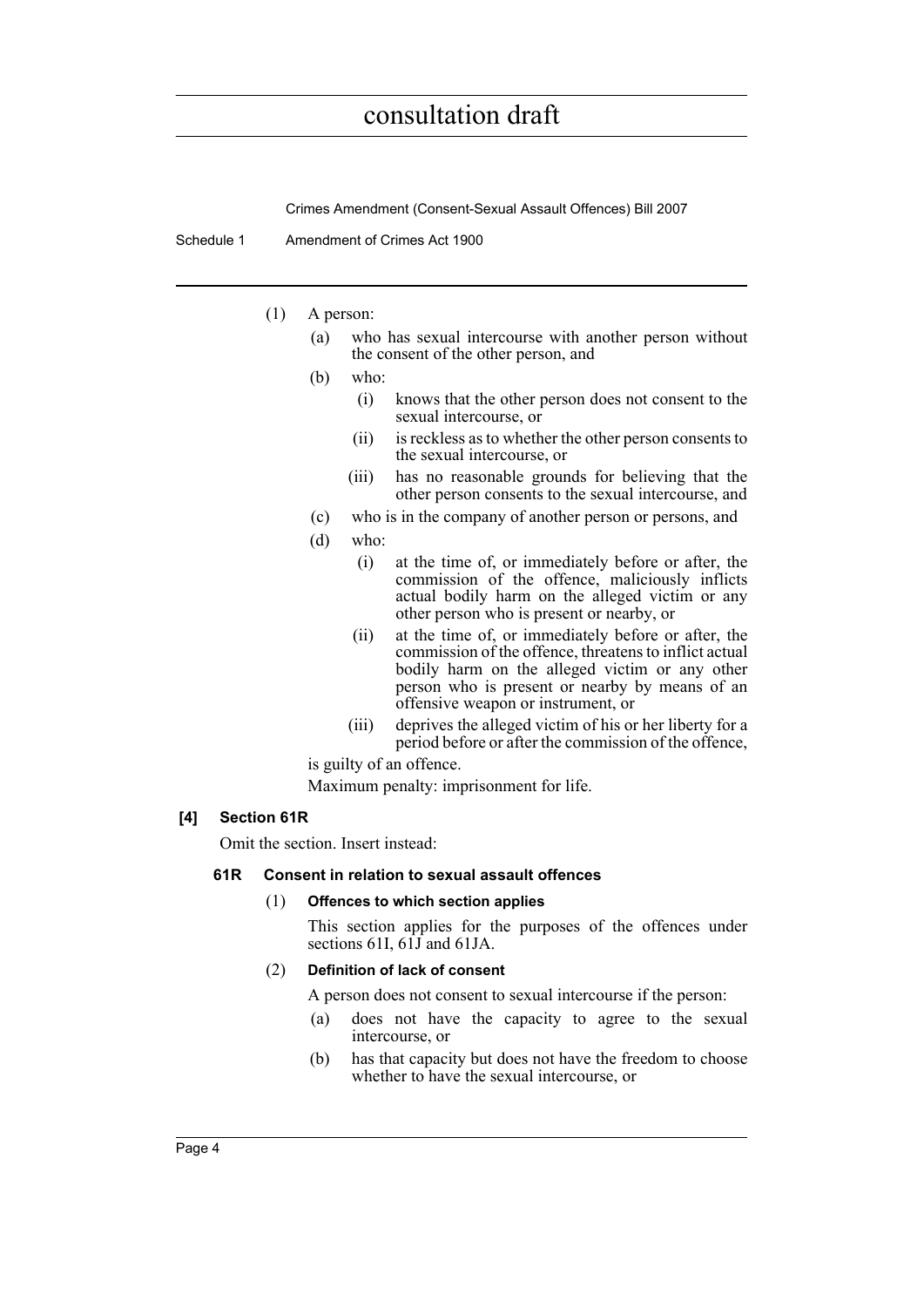Crimes Amendment (Consent-Sexual Assault Offences) Bill 2007

Amendment of Crimes Act 1900 New York 1900 New York 1900 New York 1900 Schedule 1

(c) has that capacity and freedom but does not agree to the sexual intercourse.

#### (3) **Reasonable belief that person consents**

In determining whether a person has reasonable grounds to believe that another person consents to having sexual intercourse with the person, regard is to be had to all the circumstances of the case:

- (a) including any steps taken by the person to ascertain whether the other person consents to the sexual intercourse, but
- (b) not including the personal opinions, values and general social and educational development of the person.

#### (4) **Consent vitiated if under mistaken belief**

A person is taken not to consent to sexual intercourse with another person if the person consents to sexual intercourse:

- (a) under a mistaken belief as to the identity of the other person, or
- (b) under a mistaken belief that the other person is married to the person, or
- (c) under a mistaken belief that the sexual intercourse is for medical or hygienic purposes, or
- (d) under any other mistaken belief induced by fraudulent means as to the nature of the sexual intercourse.

A person who knows that another person consents to sexual intercourse under such a mistaken belief is taken to know that the other person does not consent to the sexual intercourse.

#### (5) **Lack of physical resistance not necessarily consent**

A person who has sexual intercourse with another person and who does not offer actual physical resistance to the sexual intercourse is not, by reason only of that fact, taken to consent to the sexual intercourse.

#### (6) **Consent vitiated if violent threat or detention**

A person is taken not to consent to sexual intercourse with another person if the person submits to the sexual intercourse as a result of:

(a) threats or terror, whether the threats are against, or the terror is instilled in, the person who submits to the sexual intercourse or any other person, or